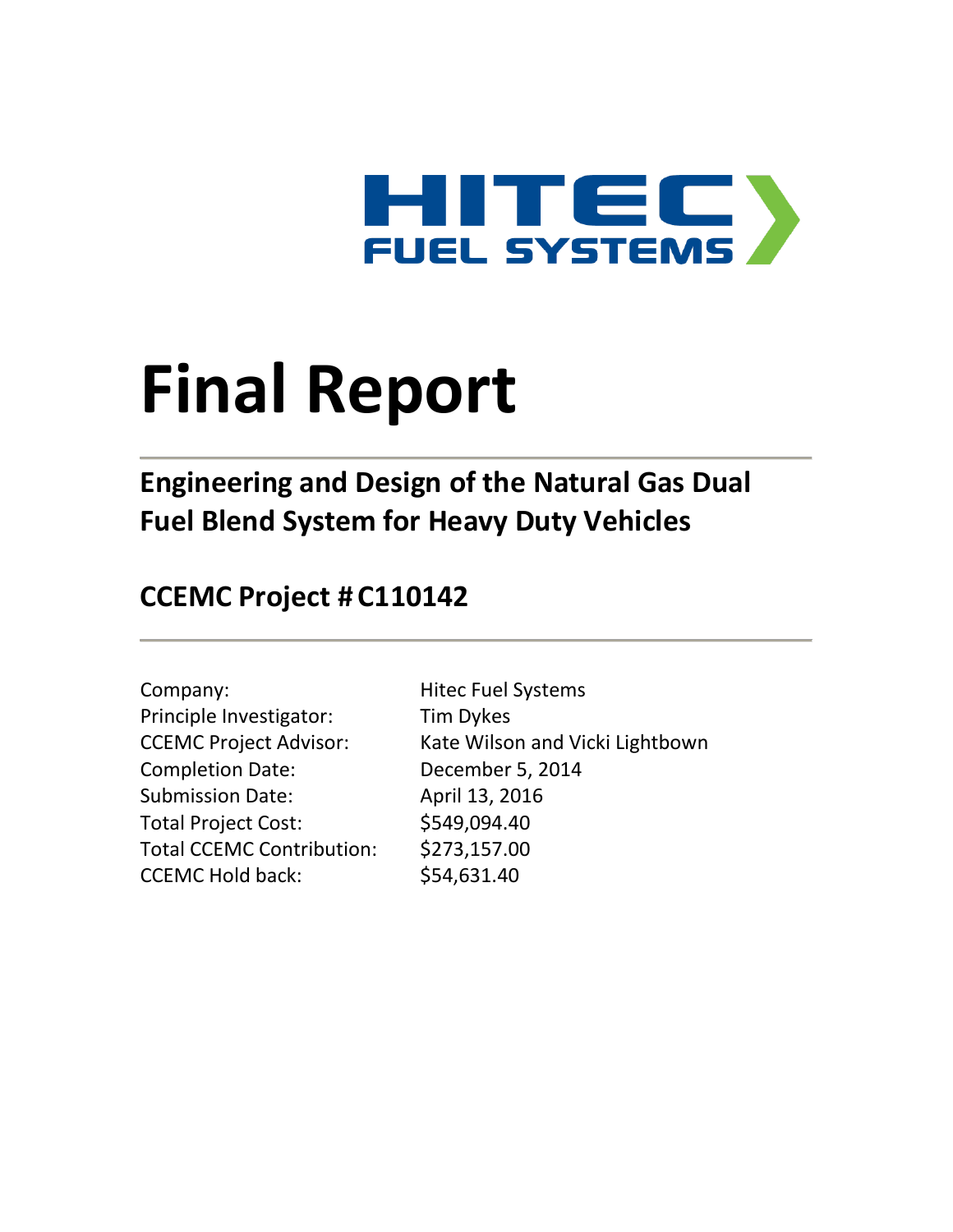#### **Disclaimer**

CCEMC makes no warranty, express or implied, nor assume any legal liability or responsibility for the accuracy, completeness, or usefulness of any information contained in this publication, nor that use thereof does not infringe on privately owned rights. The views and opinions of the author expressed herein do not necessarily reflect those of CCEMC. The directors, officers, employees, agents and consultants of CCEMC are exempted, excluded and absolved from all liability for damage or injury, howsoever caused, to any person in connection with or arising out of the use by that person for any purpose of this publication or its contents.

This report may contain forward looking statements within the meaning of the "safe harbor" provisions of U.S. and other applicable laws. These statements are based on management's current expectations and beliefs and are subject to a number of risks and uncertainties that could cause actual results to differ materially from those described in the forward looking statements. Hitec does not assume any obligation to update any forward looking information contained in this report.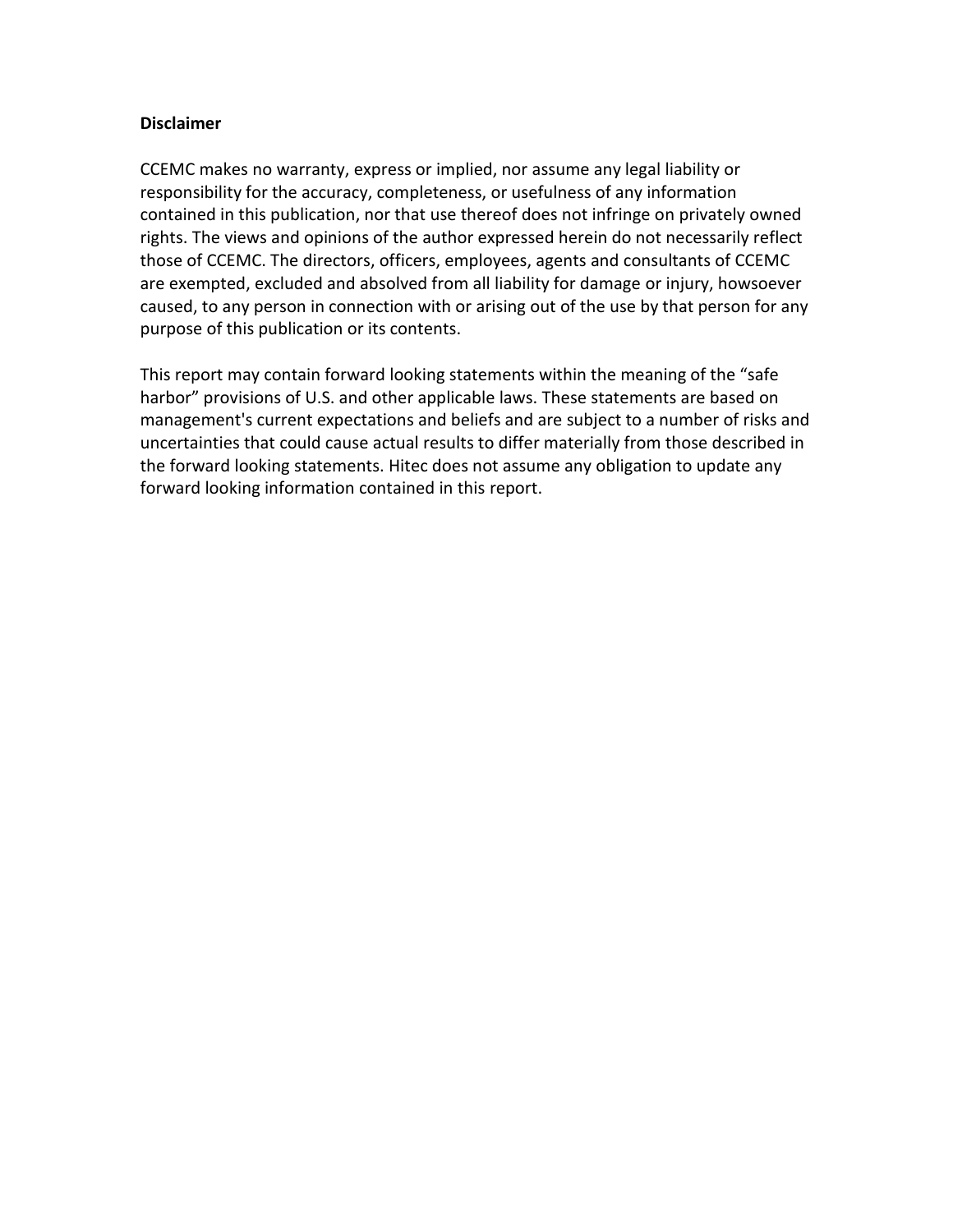## **Table of Contents**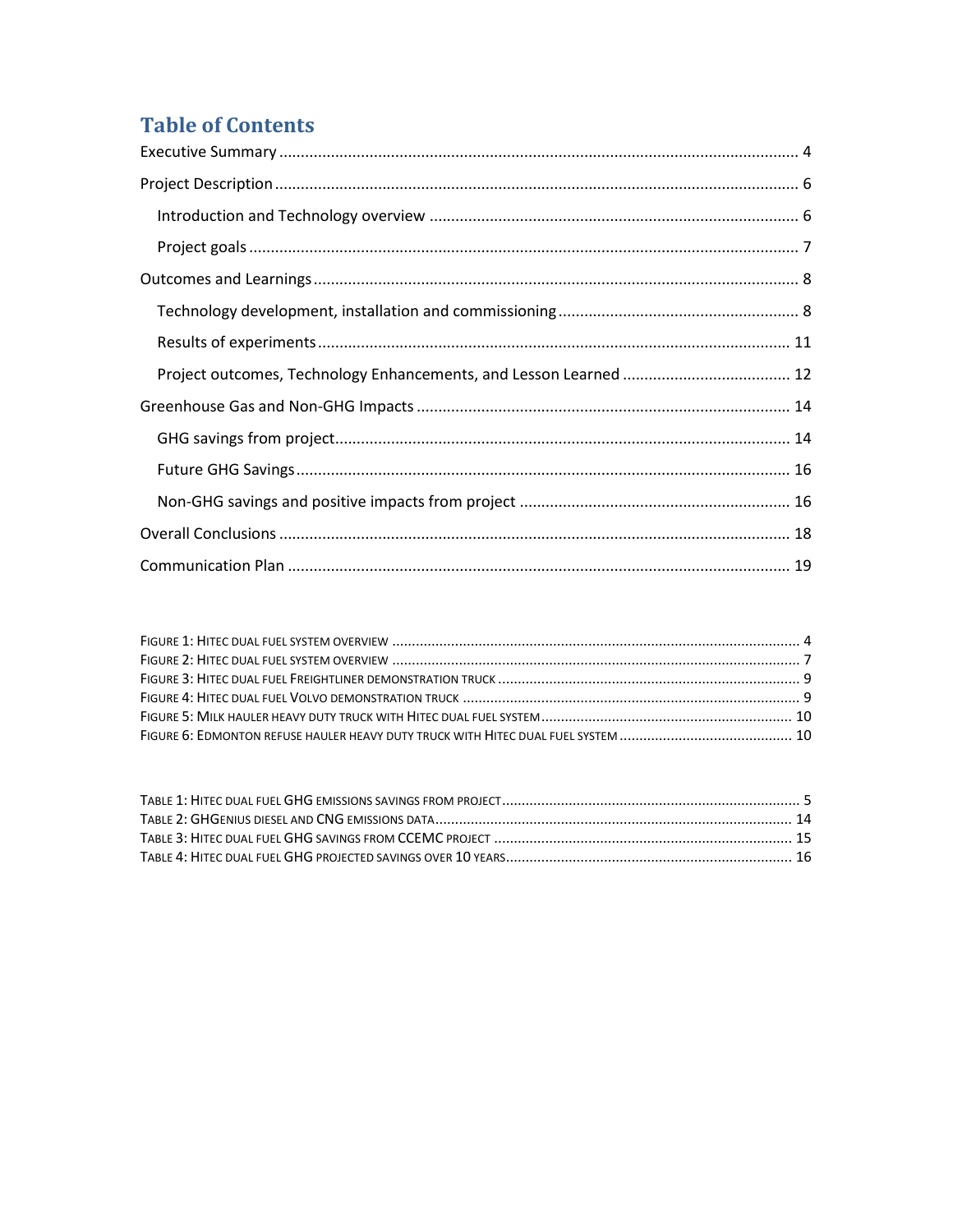## <span id="page-3-0"></span>**Executive Summary**

Hitec's proposed dual fuel technology is a conversion technology system that is added to an existing heavy duty (HD) vehicle diesel engine, enabling the HD diesel engine to operate on a high proportion of natural gas (NG) blend. Potentially, up to 60% (or greater) of the diesel fuel can be substituted with natural gas – in the form of compressed natural gas (CNG) or liquefied natural gas (LNG) - when utilizing the Hitec dual fuel technology.

CNG, the cleanest of all the fossil fuels, contains less carbon than diesel, consequently producing lower CO2 emissions per vehicle mile traveled. Installing the Hitec dual fuel system in HD vehicle engines throughout Alberta and Canada will produce tangible, long-term, and sustainable CO2 emission reductions.

Technology allows the introduction of (NG) into the diesel/air fuel mix by monitoring and utilizing several key parameters:

- Engine revolutions per minute (RPM)
- Boost pressure
- Exhaust gas temperature
- Air temperature
- Fuel temperature (both NG and diesel)



#### <span id="page-3-1"></span>**Figure 1: Hitec dual fuel system overview**

The project's development goal is to reach up to 50%, or higher, NG blend on all types and sizes of HD engines, thus allowing more GHG emission reductions, higher fuel savings, and expanded use of NG.

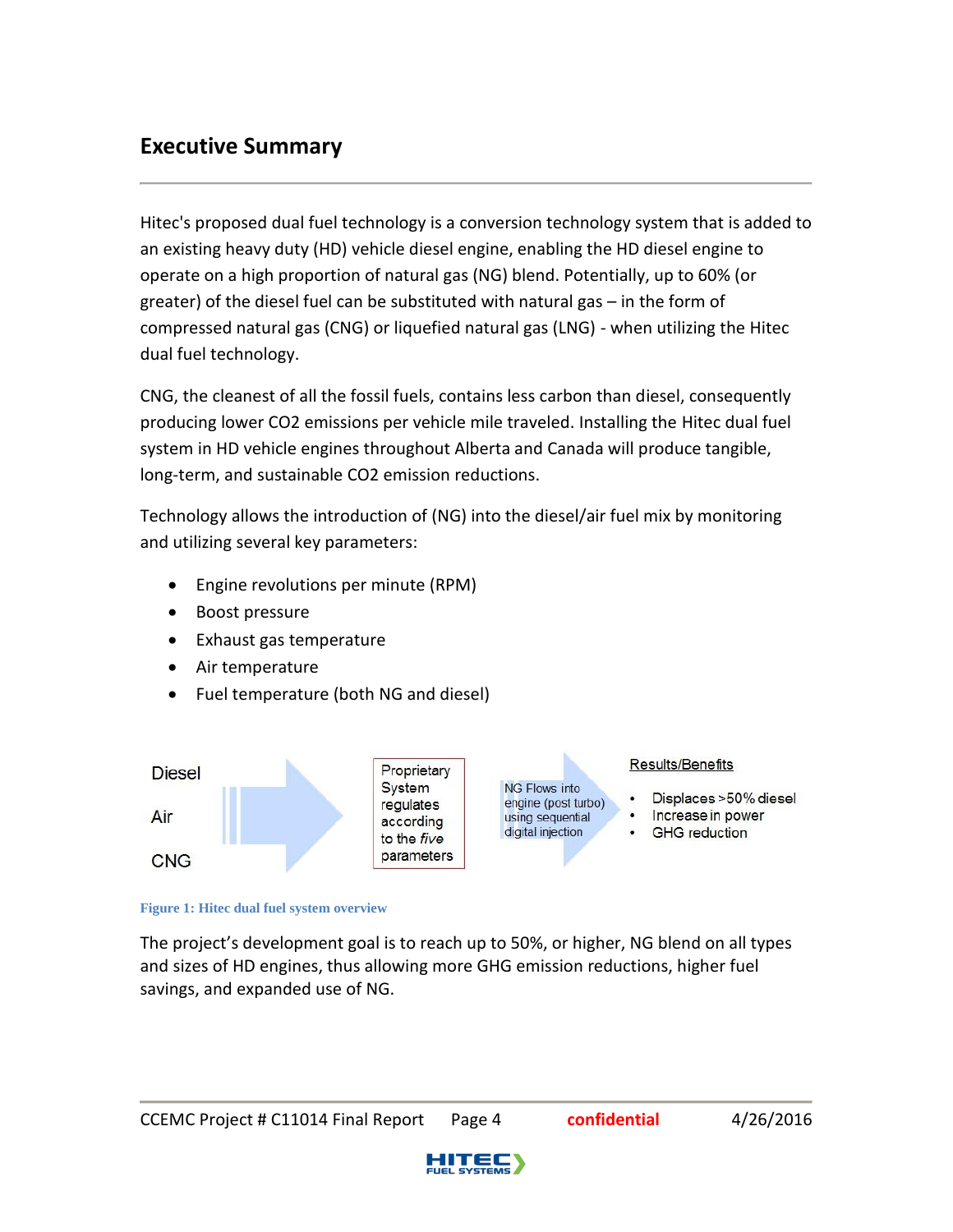Technology development was done with two HD tractors owned by Hitec and five other HD trucks from an Edmonton-based refuse trucking company. The following trucks, with various types of engines were installed with the Hitec technology:

- 2008 Freightliner Columbia Cat C15 500HP
- 2007 Volvo D16 500HP (16L)
- 2012 Mack Maxforce Tridrive (16L)
- 2011 International Pinnacle (11L)
- 2008 International Workstar (11L)
- 2007 International Workstar (10L)
- 2004 Freightliner CAT ACERT (14L)

In one (1) year of operation, we have calculated that the five (5) HD trucks have cumulatively reduced GHG emissions by 91 tonnes of GHG, measured in CO2e, carbon dioxide equivalent.

| Diesel GHG emissions (grams CO2e)/km  | 1456   |
|---------------------------------------|--------|
| CNG GHG emissions (grams CO2e)/km     | 1220   |
| GHG emissions savings (grams CO2e)/km | 236    |
| Average travel per year (km)          | 140000 |
| CNG/Diesel Fuel Blend Mix             | 55%    |

| # of   | Tonnes of GHG                     |     | Tonnes of GHG   Tonnes of GHG Savings |
|--------|-----------------------------------|-----|---------------------------------------|
| Trucks | from 100% Diesel   from Dual Fuel |     | from Dual Fuel                        |
|        | 1019                              | 928 |                                       |

#### <span id="page-4-0"></span>**Table 1: Hitec dual fuel GHG emissions savings from project**

Cumulatively, a reduction of more than 450,000 tonnes of GHG emissions can be achieved over a ten (10) year period by utilizing the Hitec dual fuel technology [this is cumulatively savings over ten (10) year period with close to 7000 trucks utilizing dual fuel in tenth year]. Given potential of the technology, we believe the adoption rate can be considerably higher, thus yielding much higher GHG emissions savings.

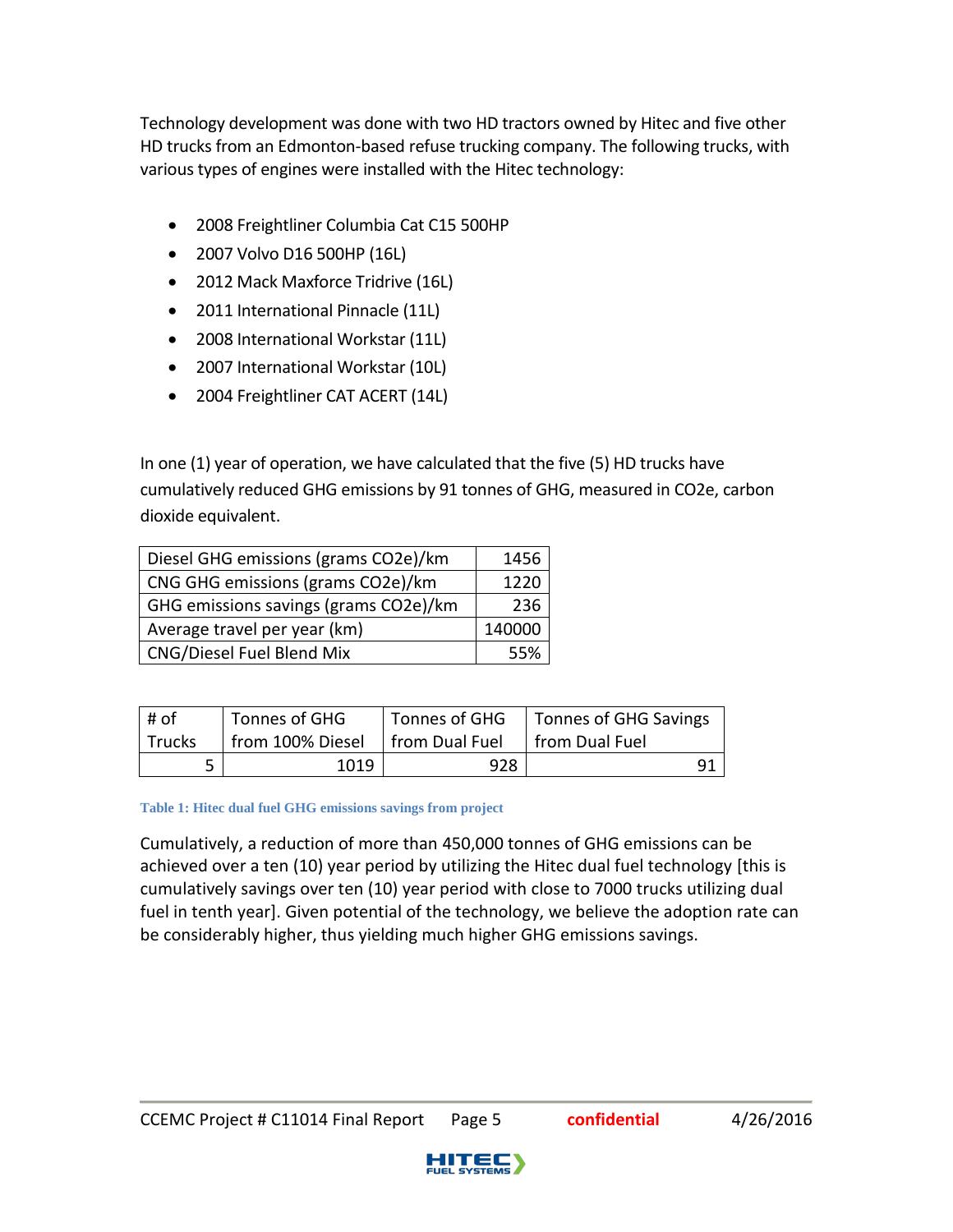#### <span id="page-5-1"></span><span id="page-5-0"></span>**Introduction and Technology overview**

Hitec's proposed dual fuel technology is a conversion technology system that is added to an existing heavy duty (HD) vehicle diesel engine, enabling the HD diesel engine to operate on a high proportion of natural gas (NG) blend. Potentially, up to 60% (or greater) of the diesel fuel can be substituted with natural gas – in the form of compressed natural gas (CNG) or liquefied natural gas (LNG) - when utilizing the Hitec dual fuel technology.

CNG, the cleanest of all the fossil fuels, contains less carbon than diesel, consequently producing lower CO2 emissions per vehicle mile traveled. Installing the Hitec dual fuel system in HD vehicle engines throughout Alberta and Canada will produce tangible, long-term, and sustainable CO2 emission reductions.

Our technology system contains several components: CNG tank, unique tank valve, Safety Pressure Relief Device (PRD), engineered brackets, high pressure stainless steel line, pressure solenoids, sensor, injectors, and an Electronic Control Module (ECM). These components are added to a diesel engine and the engine can be easily placed back to a mono fuel application. Our technology does not change any of the original equipment manufacturers' (OEM) programming, or engine components.

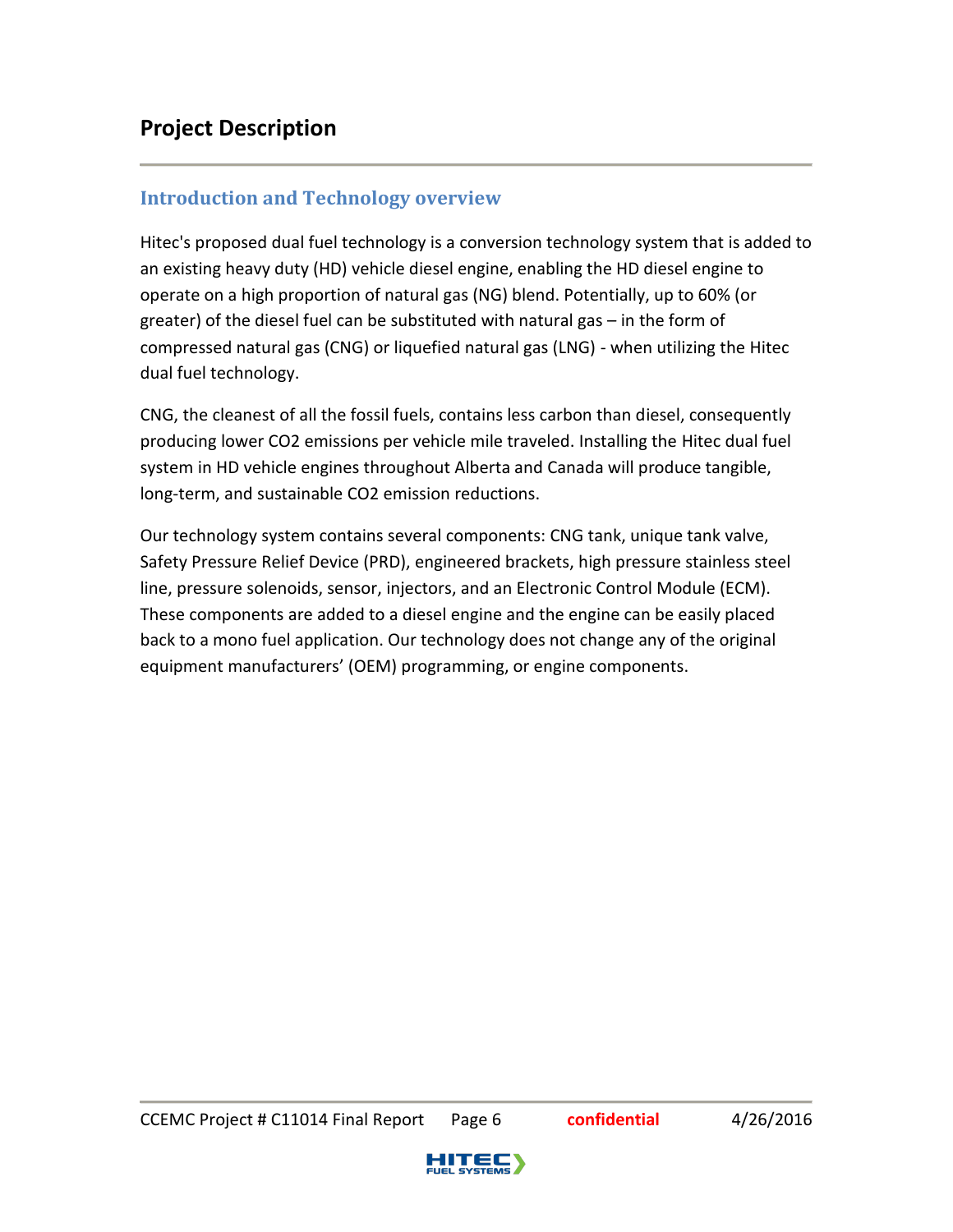Technology allows the introduction of (NG) into the diesel/air fuel mix by monitoring and utilizing several key parameters:

- Engine revolutions per minute (RPM)
- Boost pressure
- Exhaust gas temperature
- Air temperature
- Fuel temperature (both NG and diesel)



<span id="page-6-1"></span>**Figure 2: Hitec dual fuel system overview**

#### <span id="page-6-0"></span>**Project goals**

Prior to this project we were able to achieve 50% NG blend on specific engines. However, for this project the development goal is to reach up to 50%, or higher, NG blend on all types and sizes of HD engines, thus allowing more GHG emission reductions, higher fuel savings, and expanded use of NG.

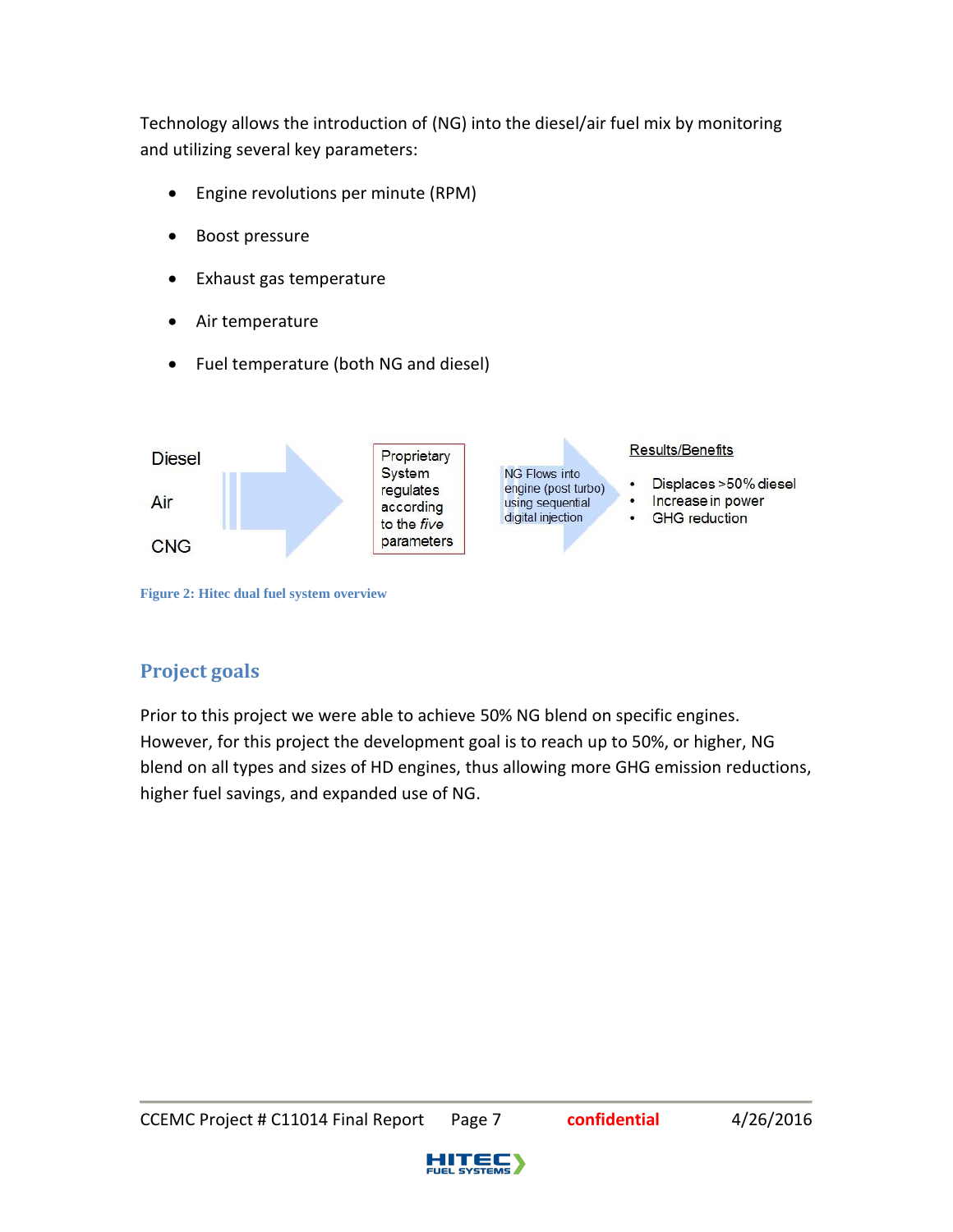#### <span id="page-7-1"></span><span id="page-7-0"></span>**Technology development, installation and commissioning**

Technology development was done with two HD tractors owned by Hitec and five other HD trucks from an Edmonton-based refuse trucking company. The following trucks, with various types of engines were installed with the Hitec technology:

- 2008 Freightliner Columbia Cat C15 500HP
- 2007 Volvo D16 500HP (16L)
- 2012 Mack Maxforce Tridrive (16L)
- 2011 International Pinnacle (11L)
- 2008 International Workstar (11L)
- 2007 International Workstar (10L)
- 2004 Freightliner CAT ACERT (14L)

The refuse trucking company provides waste management of 3 waste streams:

- 1. Recyclables items that have value that can be extracted. Make the most of our Earth's limited resources.
- 2. Organics biodegradable items. Processing generates clean energy, water and replenishes soil
- 3. Waste what doesn't go to the first two streams

The refuse trucking company has a fleet of 30 heavy duty tractors. Since these tractors were doing the same return to base (RTB) run, they thought they would be a good candidate for the Hitec dual fuel kit as they would be able to fill up with CNG in Edmonton and have that entire CNG tank supply the entire RTB run.

The company decided to convert 5 tractors and evaluate the economics. If the economics were compelling, they would build their own CNG station. The dual fuel technology that was installed on the five (5) HD trucks was purchased by the refuse trucking company and is still being used in their operations as of April 2016. The refuse trucking company continues to enjoy fuel savings and performance enhancement resulting from the Hitec dual fuel technology.

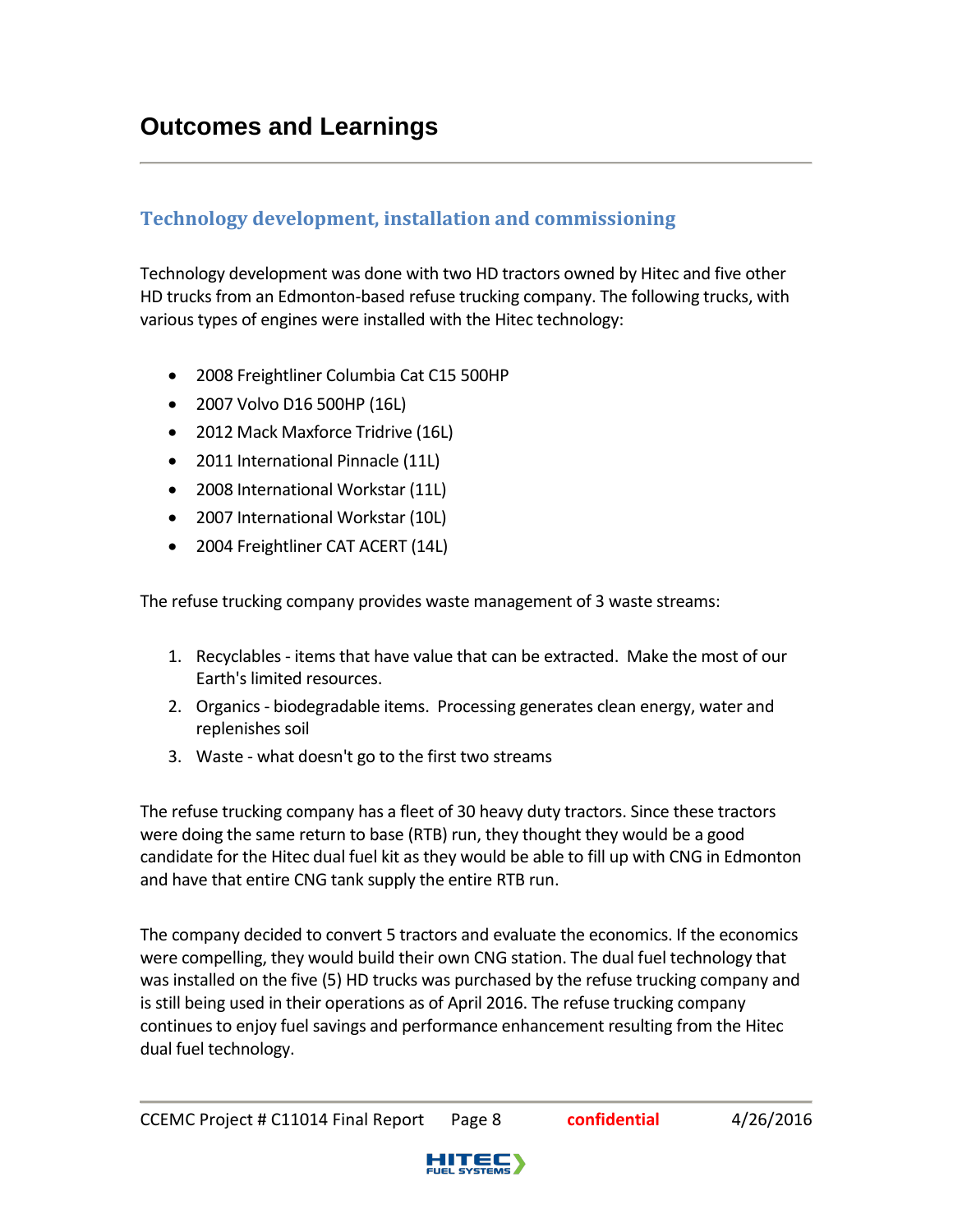

**Figure 3: Hitec dual fuel Freightliner demonstration truck**

<span id="page-8-0"></span>

**Figure 4: Hitec dual fuel Volvo demonstration truck**

<span id="page-8-1"></span>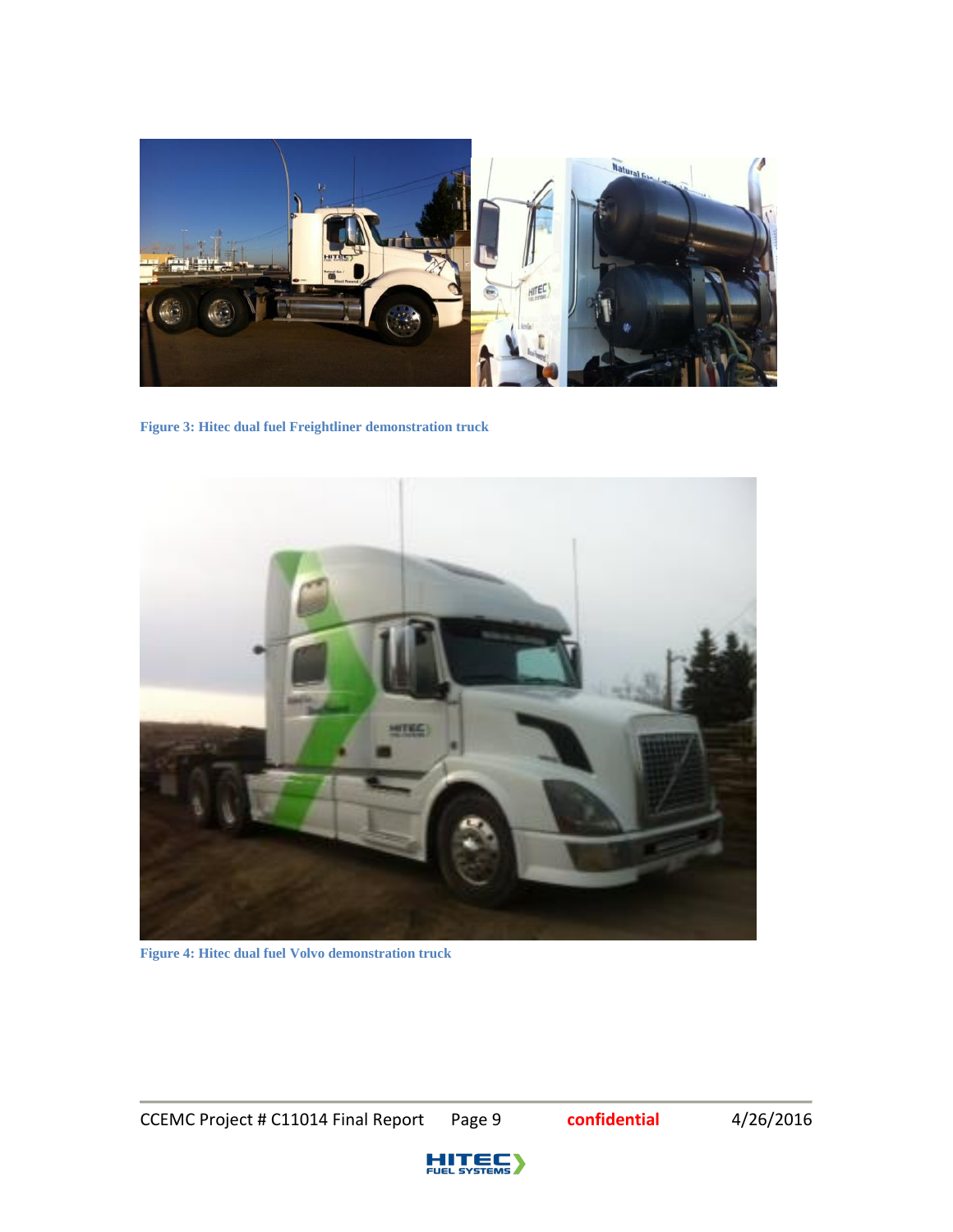

**Figure 5: Milk hauler heavy duty truck with Hitec dual fuel system**

<span id="page-9-0"></span>

**Figure 6: Edmonton refuse hauler heavy duty truck with Hitec dual fuel system**

<span id="page-9-1"></span>CCEMC Project # C11014 Final Report Page 10 **confidential** 4/26/2016

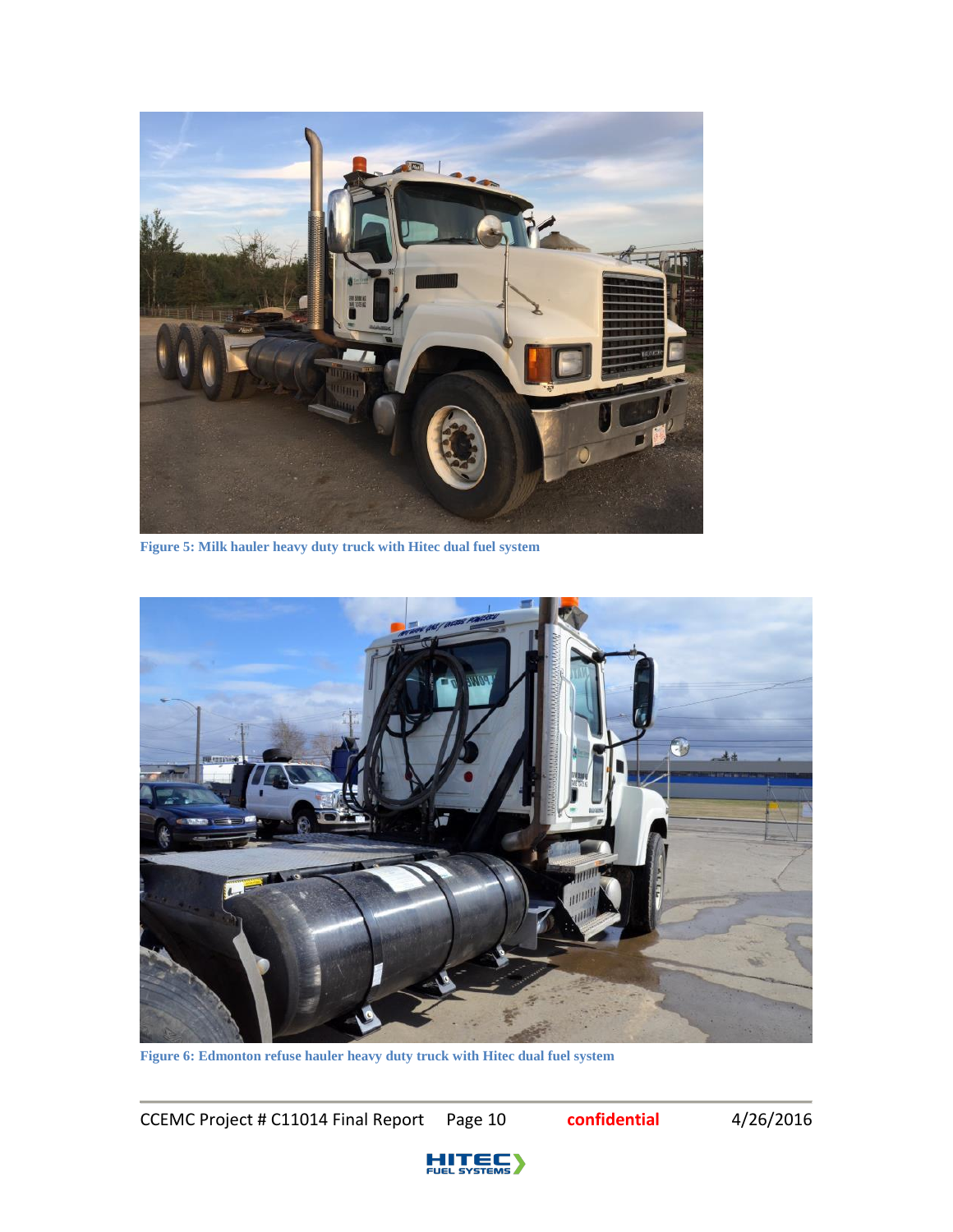#### <span id="page-10-0"></span>**Results of experiments**

One of the key metrics of the testing was diesel displacement. The refuse trucking company initially converted one HD truck, with intent to convert more trucks if the HD truck would show economically viable diesel fuel displacement and if the HD truck could run as well, or better, in dual fuel mode.

Initially, refuse trucking company tested the operability of the truck, especially when pulling maximum load. The Hitec dual fuel system, according to refuse trucking company, delivered more power.

After a week of driving truck, diesel displacement test was done. Three (3) tests over several days showed a diesel displacement of approximately 55%.

Given the diesel fuel consumption and the cost savings of CNG over diesel, refuse trucking company was able to show good economic payout for the dual fuel technology. A decision was quickly made to convert the reminder of the HD trucks.

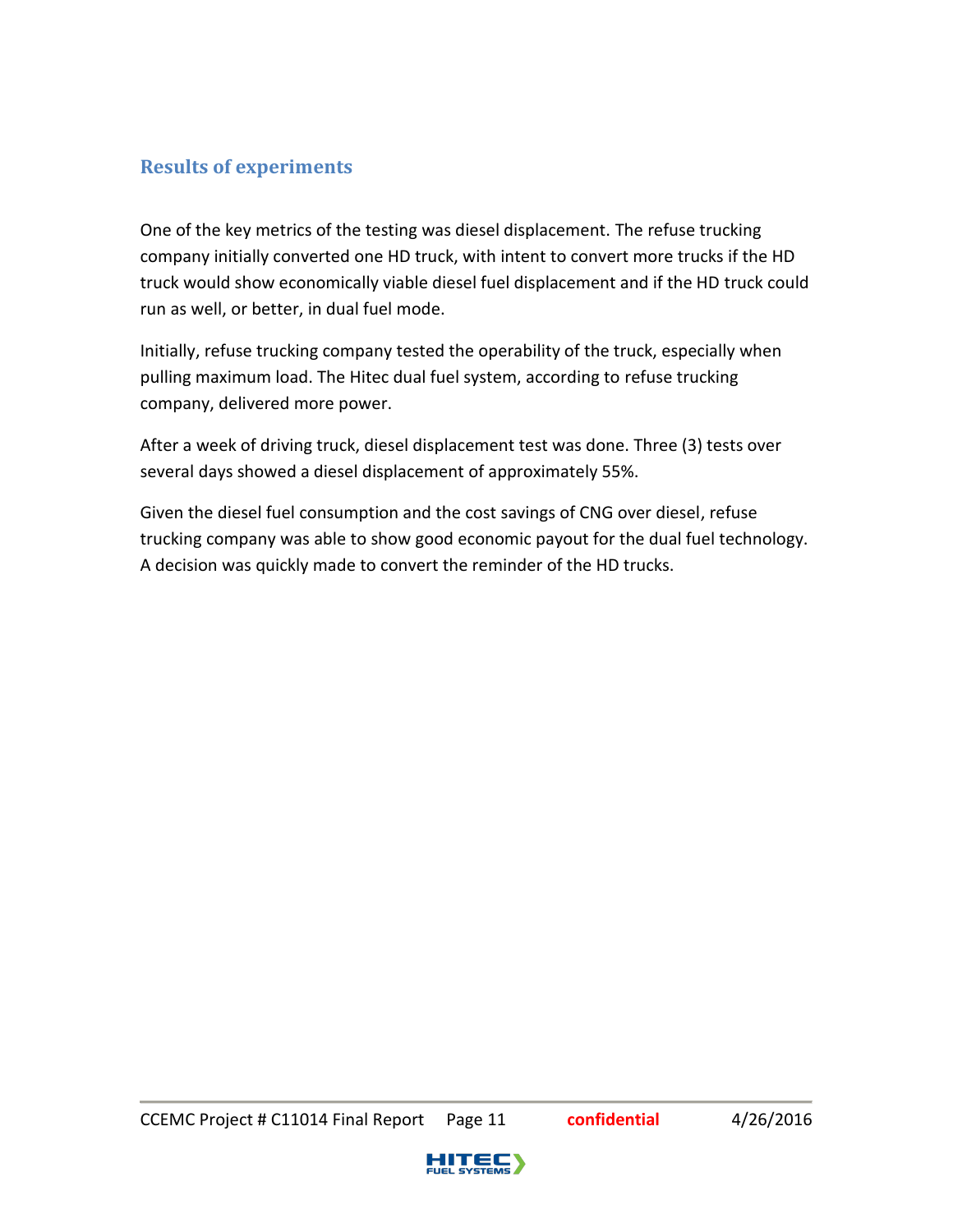#### <span id="page-11-0"></span>**Project outcomes, Technology Enhancements, and Lesson Learned**

The installation of our dual fuel system on seven (7) types of heavy duty engines provided significant data to further engineering and design of our dual fuel system. This, in turn, has allowed us to move closer to having a dual fuel system that can be used as a base template for various types of engine sizes and models.

One of the goals of this project was to ensure our dual fuel system as robust enough to work on various engine types, sizes, models, and other variable parameters. We converted various types of engines on different brand of trucks:

- 2008 Freightliner Columbia Cat C15 500HP
- 2007 Volvo D16 500HP (16L)
- 2012 Mack Maxforce Tridrive (16L)
- 2011 International Pinnacle (11L)
- 2008 International Workstar (11L)
- 2007 International Workstar (10L)
- 2004 Freightliner CAT ACERT (14L)

We converted 4 different engine platforms: 10L, 11L, 14L and 16L engine designs.

We worked with and converted engines using 3 separate EPA emission platforms:

- DEF (Diesel Emission Filter)
- DPF (Diesel Particulate Filter)
- SRS (Single Regeneration System)

We worked with and converted using 2 separate emission protocols

- $\bullet$  TFIR 3
- $\bullet$  TFIR 4

We worked with 2 separate working environments: city refuse operation and highway transport heavy haul.

With similarities to all yet each with a non-conventional operating engine management system, we had both successes and challenges designing our system for full adaptability for an agnostic product that was to work on all types of engines, sizes, and models.

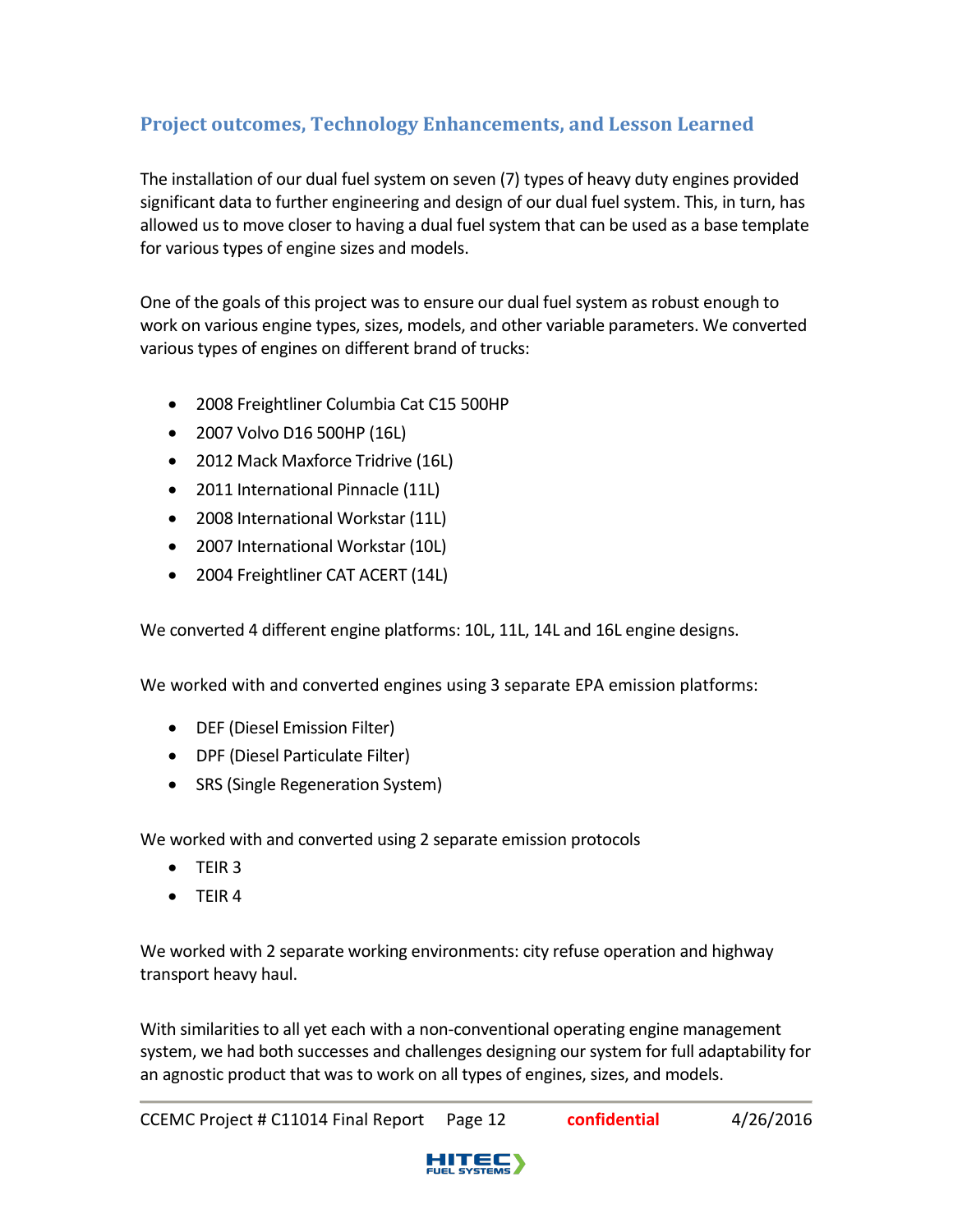We created a core product that is universal yet our software flexible enough to provide current and future expansion and code for further engine optimization for all types of engines and sizes

We created a dual fuel system that allows operation of the different grades of diesel fuel. We found various differences in our burn characteristics depending upon the customer's use of lubricity additives to overcome the low sulphur fuels.

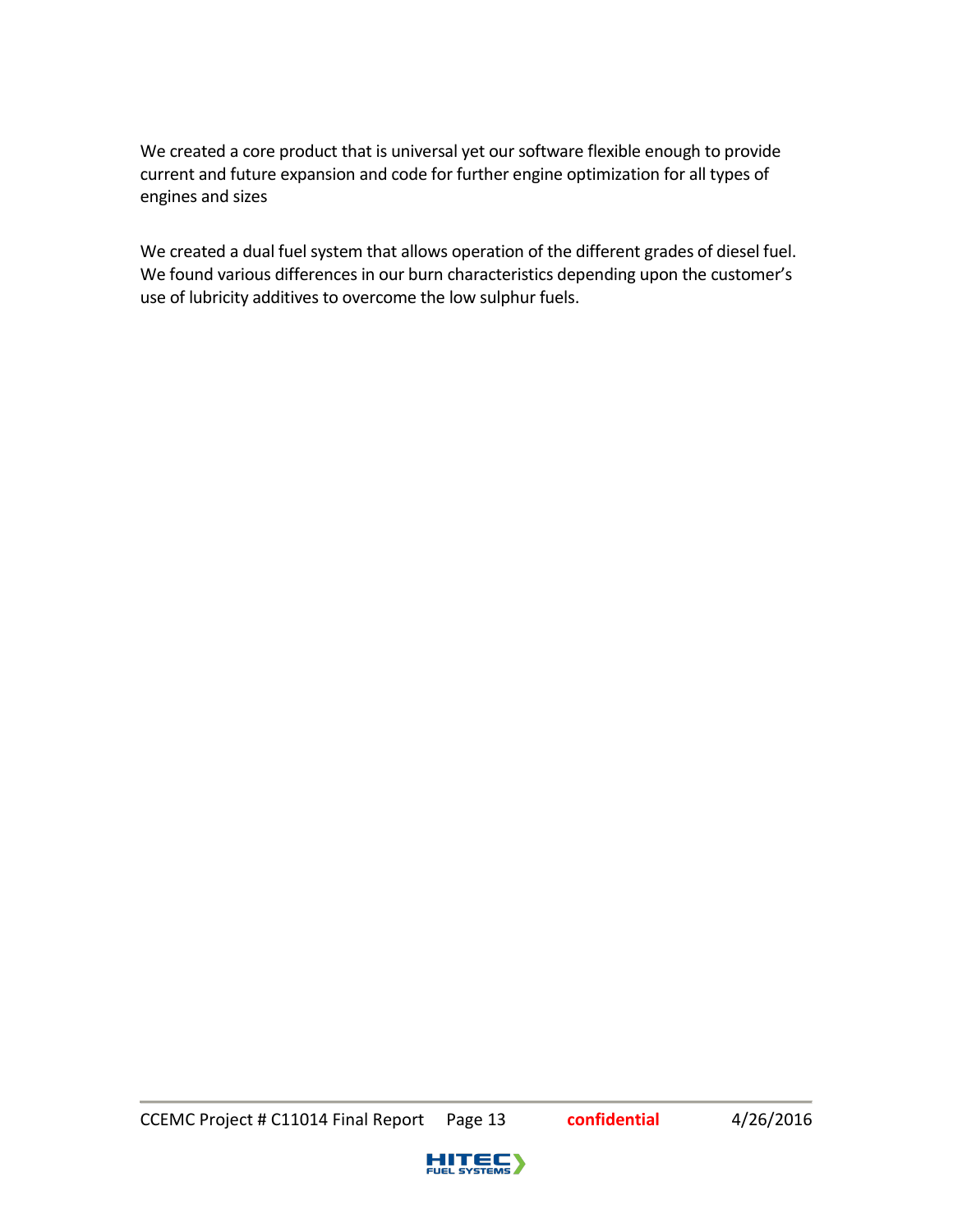#### <span id="page-13-1"></span><span id="page-13-0"></span>**GHG savings from project**

To calculate the greenhouse gas (GHG) savings resulting from the project, we utilized the data from the Natural Resource Canada (NRCan) GHGenius model (Version 4.03), which is a model for lifecycle assessment of transport fuels. The GHGenius model provides the true lifecycle GHG emissions resulting from both diesel and natural gas (in CNG form).

| and % changes) (Year 2013) Canada  |                      |                    |  |
|------------------------------------|----------------------|--------------------|--|
| <b>Results for HDDV Trucks</b>     |                      |                    |  |
| General fuel -->                   | <b>Petrol diesel</b> | <b>Natural gas</b> |  |
| Fuel specification -->             | 0.0015% S            | <b>CNG</b>         |  |
| Feedstock -->                      | Crude oil            | <b>NG100</b>       |  |
| Vehicle operation                  | 1,076.7              | 947.2              |  |
| C in end-use fuel from CO2 in air  | 0.0                  | 0.0                |  |
| Net Vehicle Operation              | 1,076.7              | 947.2              |  |
| <b>Fuel dispensing</b>             | 1.9                  | 21.0               |  |
| Fuel storage and distribution      | 7.6                  | 41.4               |  |
| Fuel production                    | 150.0                | 43.3               |  |
| Feedstock transport                | 12.2                 | 0.0                |  |
| Feedstock recovery                 | 76.1                 | 48.0               |  |
| <b>Feedstock Upgrading</b>         | 38.5                 | 0.0                |  |
| Land-use changes, cultivation      | 1.8                  | 0.0                |  |
| Fertilizer manufacture             | 0.0                  | 0.0                |  |
| Gas leaks and flares               | 55.3                 | 53.7               |  |
| CO2, H2S removed from NG           | 0.0                  | 17.3               |  |
| Emissions displaced by co-products | $-1.2$               | 0.0                |  |
| Subtotal (fuelcycle)               | 1,419.1              | 1,171.9            |  |
| % changes (fuelcycle)              |                      | $-17.4$            |  |
| Vehicle assembly and transport     | 5.5                  | 7.0                |  |
| <b>Materials in vehicles</b>       | 31.2                 | 41.4               |  |
| <b>Grand total</b>                 | 1,455.9              | 1,220.3            |  |
| % changes (grand total)            |                      | $-16.2$            |  |

**HEAVY-DUTY ICE VEHICLES, FOSSIL OR NUCLEAR FEEDSTOCKS (g/km** 

<span id="page-13-2"></span>**Table 2: GHGenius diesel and CNG emissions data**

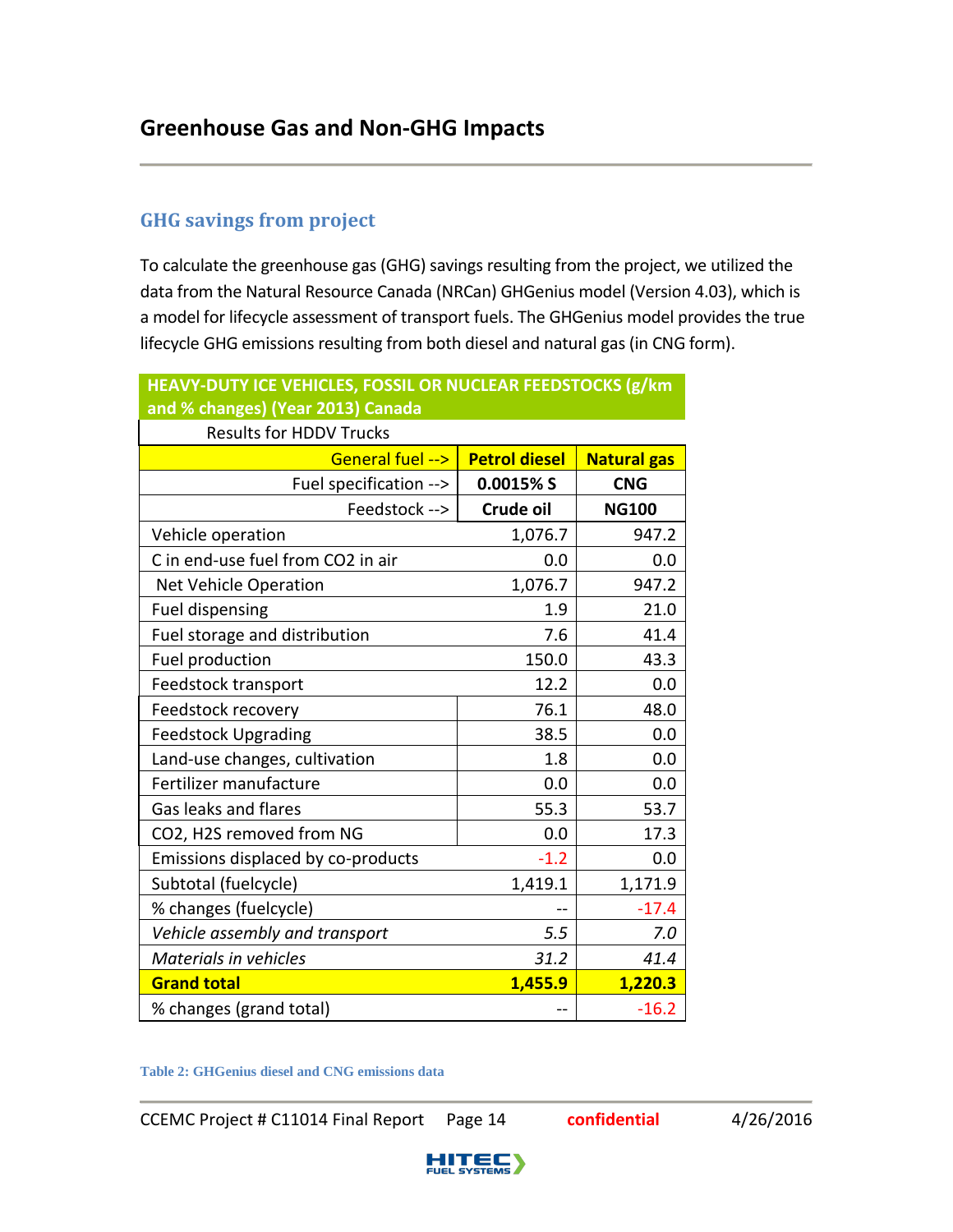In one (1) year of operation, we have calculated that the five (5) HD trucks have cumulatively reduced GHG emissions by 91 tonnes of GHG, measured in CO2e, carbon dioxide equivalent.

| Diesel GHG emissions (grams CO2e)/km  | 1456   |
|---------------------------------------|--------|
| CNG GHG emissions (grams CO2e)/km     | 1220   |
| GHG emissions savings (grams CO2e)/km | 236    |
| Average travel per year (km)          | 140000 |
| CNG/Diesel Fuel Blend Mix             | 55%    |

| ∣# of  | <sup>1</sup> Tonnes of GHG        | Tonnes of GHG | Tonnes of GHG Savings |
|--------|-----------------------------------|---------------|-----------------------|
| Trucks | from 100% Diesel   from Dual Fuel |               | from Dual Fuel        |
|        | 1019                              | 928           |                       |

<span id="page-14-0"></span>**Table 3: Hitec dual fuel GHG savings from CCEMC project**

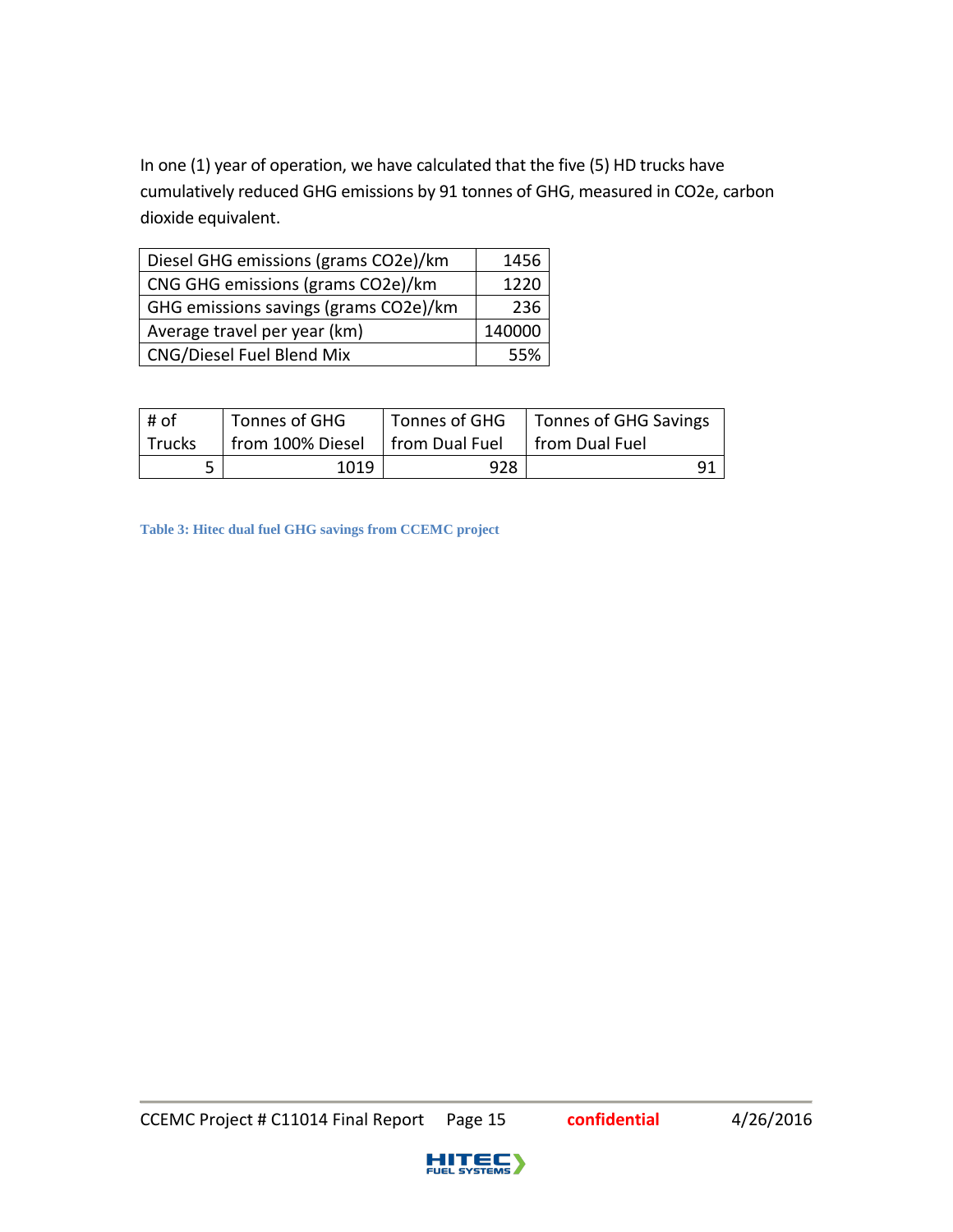#### <span id="page-15-0"></span>**Future GHG Savings**

Hitec believes given the GHG emissions savings and fuel cost savings, more fleets throughout Canada will convert their HD trucks to run the Hitec dual fuel system. A ten (10) year implementation and resulting fuels savings are provided below.

| Year           | Cumulative<br># of Trucks | Tonnes of GHG<br>from 100% Diesel | Tonnes of GHG<br>from Dual Fuel | <b>Tonnes of GHG Savings</b><br>from Dual Fuel |
|----------------|---------------------------|-----------------------------------|---------------------------------|------------------------------------------------|
| 1              | 50                        | 10,191                            | 9,367                           | 824                                            |
| $\overline{2}$ | 150                       | 30,573                            | 28,100                          | 2,473                                          |
| 3              | 450                       | 91,719                            | 84,300                          | 7,419                                          |
| 4              | 950                       | 193,628                           | 177,967                         | 15,661                                         |
| 5              | 1,950                     | 397,447                           | 365,300                         | 32,147                                         |
| 6              | 2,950                     | 601,267                           | 552,634                         | 48,633                                         |
| 7              | 3,950                     | 805,086                           | 739,967                         | 65,119                                         |
| 8              | 4,950                     | 1,008,905                         | 927,301                         | 81,604                                         |
| 9              | 5,950                     | 1,212,724                         | 1,114,634                       | 98,090                                         |
| 10             | 6,950                     | 1,416,543                         | 1,301,968                       | 114,576                                        |
|                |                           |                                   |                                 | 466,546                                        |

<span id="page-15-2"></span>**Table 4: Hitec dual fuel GHG projected savings over 10 years**

Cumulatively, more than 450,000 tonnes of GHG emissions can be reduced over a ten (10) year period by utilizing the Hitec dual fuel technology. Given potential of the technology, we believe the adoption rate can be considerably higher, thus yielding much higher GHG emissions savings.

#### <span id="page-15-1"></span>**Non-GHG savings and positive impacts from project**

**Hitec's dual fuel** technology has good chance for widespread adoption not only because of GHG savings, but also the following:

• **Fuel Costs Savings**: Abundant supply of NG has historically traded at a discount to crude oil-based fuels on. On an equivalent basis, CNG is between 30% and 50% cheaper than diesel – even with current (2016) low Canadian diesel prices. Hitec payout models indicate an 18 month payout on the Hitec Dual fuel technology for a HD truck when a HD truck uses at least 400L per day. There are many fleets that utilize 400L or more per day.

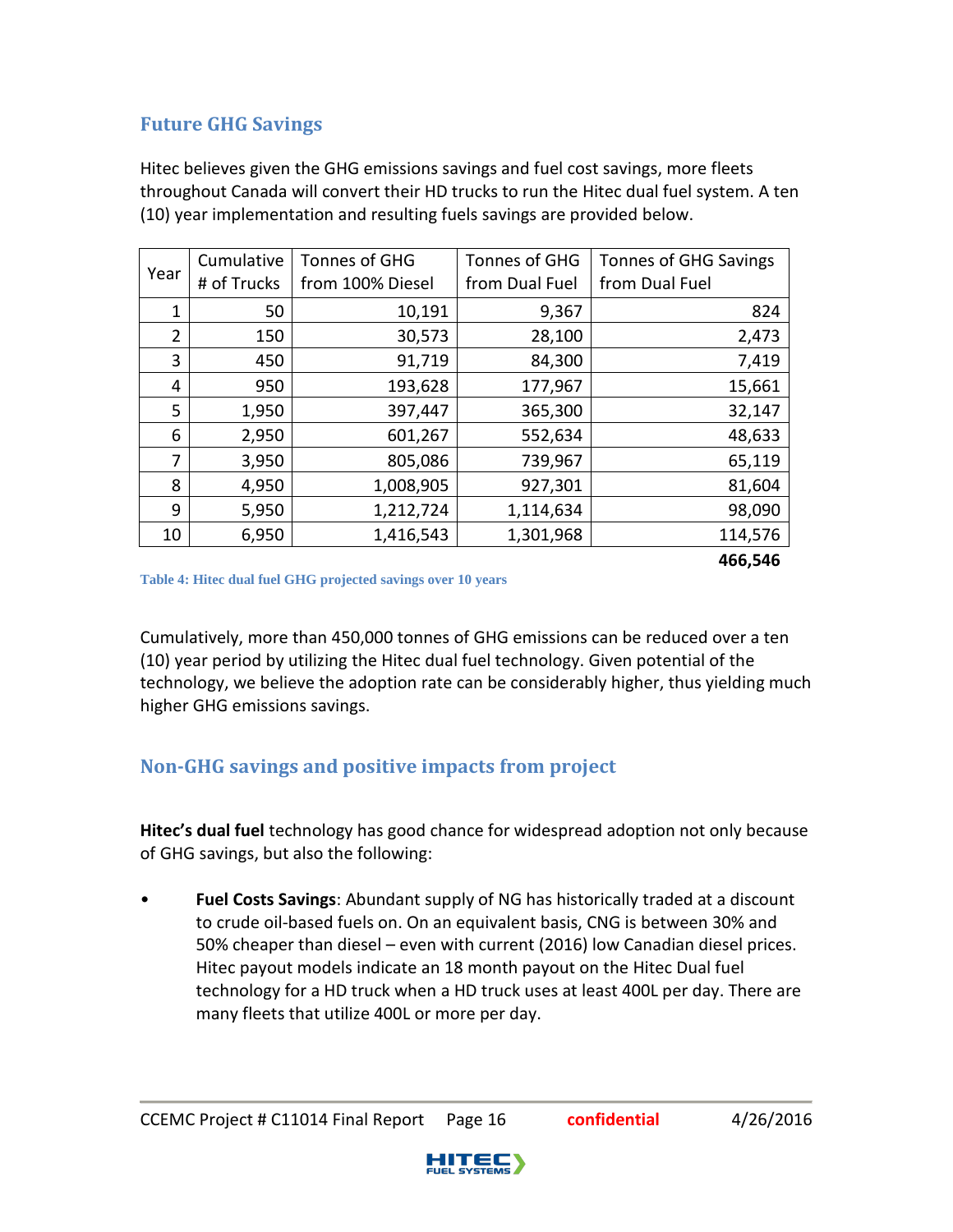- **Job Creation**: Building out and supporting the CNG/LNG refuelling infrastructure, along with expanded NG economy operations to support NG transportation industry, will most certainly create jobs.
- **Expanded use of NG**: The oversupply of NG has suppressed NG prices. Expanding use of NG as a transportation fuel will help the NG economy, which is a very important segment in the Alberta economy.

Our dual fuel technology can be used for the entire life of a HD engine. With potential widespread adoption adopted in over 89,000 HD **trucks in** Alberta and 326,188 HD **trucks in** Canada, the reduction of GHG emissions from our solution is significant. If our dual fuel technology was applied to 5% of the HD trucks in Canada, it would yield 2,814,567 tonnes of GHG emissions savings for the total lifecycle of the HD engine (i.e. 1 million km). Additionally, our solution is a sustainable solution that has long lasting viability, as long as there are HD diesel engines (over 30+ years).

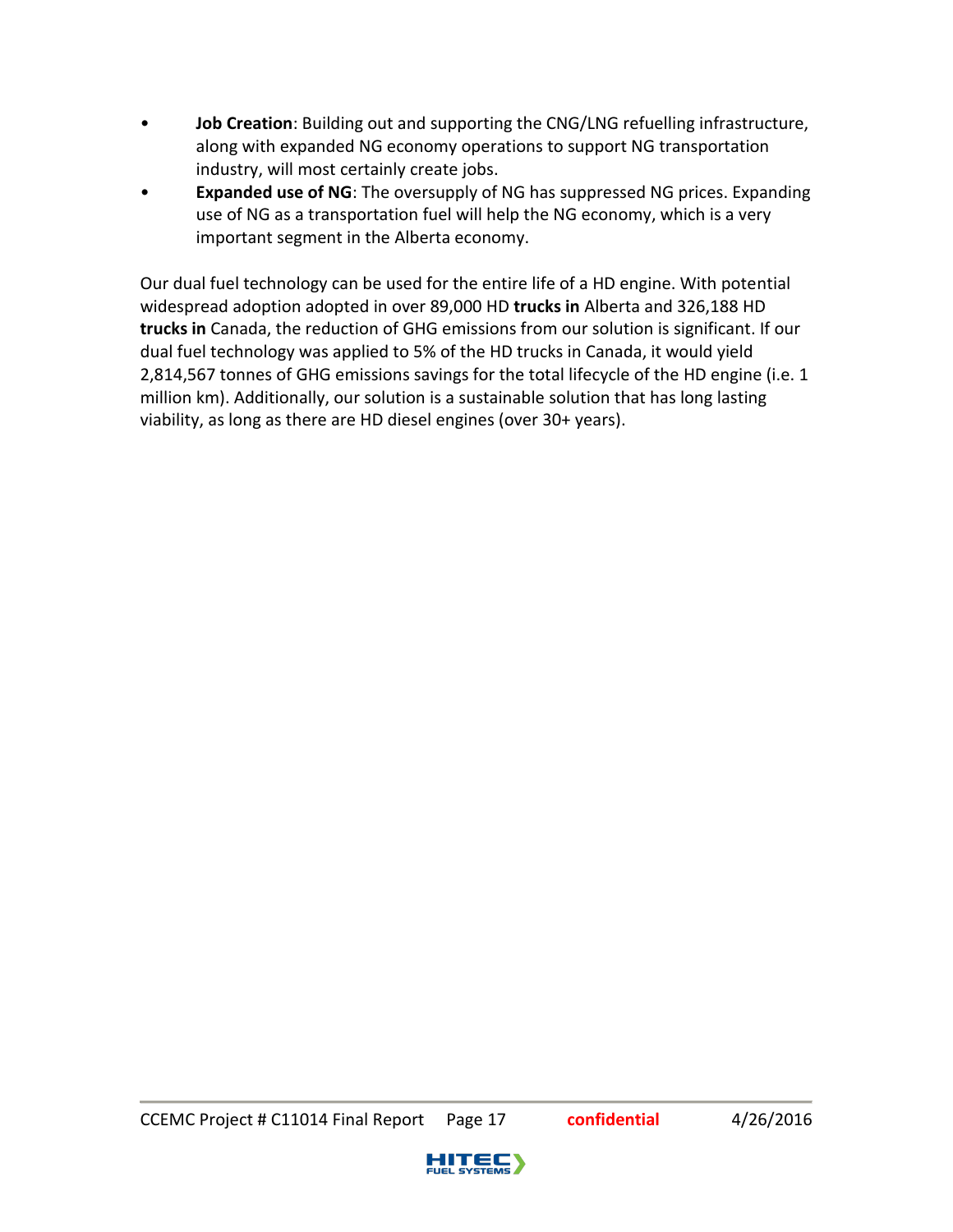<span id="page-17-0"></span>The project was successful in achieving several key results:

- 1. Further enhanced technology using internal trucks, but also several trucks from a fleet that paid for the technology. The ability to test and enhance the technology using results from real operational vehicles was invaluable.
- 2. Created dual fuel technology platform that was flexible enough to be utilized on various types of engine models and sizes:
	- 2008 Freightliner Columbia Cat C15 500HP
	- 2007 Volvo D16 500HP (16L)
	- 2012 Mack Maxforce Tridrive (16L)
	- 2011 International Pinnacle (11L)
	- 2008 International Workstar (11L)
	- 2007 International Workstar (10L)
	- 2004 Freightliner CAT ACERT (14L)
- 3. Creation of a core product that is universal yet our software flexible enough to provide current and future expansion and code for further engine optimization for all types of engines and sizes.
- 4. Creation of a dual fuel system that allows operation of the different grades of diesel fuel.

Most importantly, the development efforts from this project have shown that the Hitec dual fuel system can be utilized by many different types of engine models and engine sizes. Furthermore, this was confirmed when a refuse trucking fleet was able to successfully use, and continues to use, our technology in their operations.